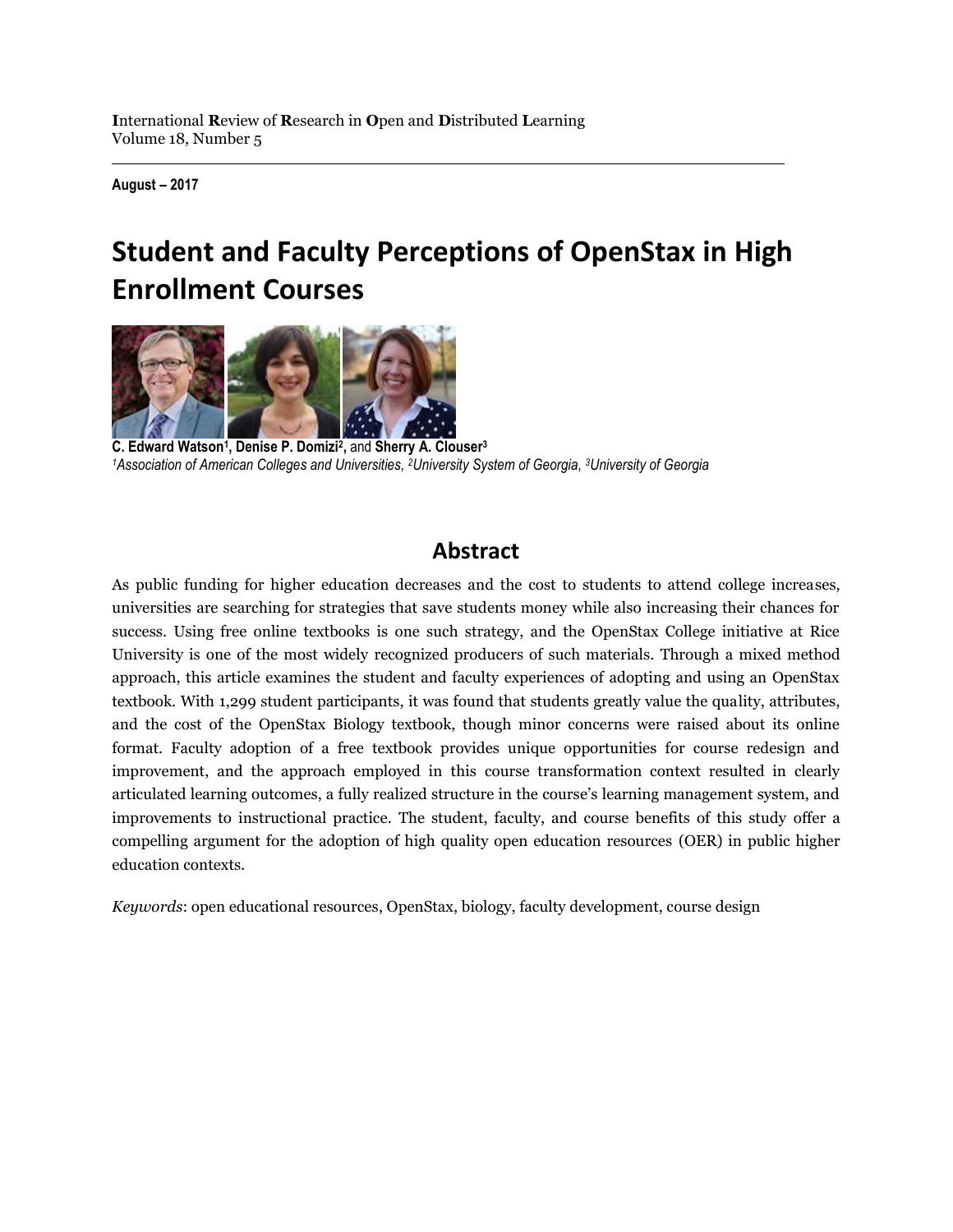# **Introduction**

As public higher education experiences significant decreases in state supported funding, the costs associated with attending college are increasing, and as a result, so is student loan debt (CBS MoneyWatch, 2012; Schoen, 2015). Textbooks are a key contributor to the overall cost of higher education, with students at four-year public institutions paying approximately \$1,200 for books and supplies each year (College Board, 2015; Wiley, Green & Soares, 2012). Although student success is directly impacted by availability of required learning materials (Buczynski, 2007), when those materials are not affordable, students may choose not purchase them (Feldstein et al., 2012; Hilton and Laman, 2012).

At the University of Georgia, students have reported financial stresses, and that has been connected to success rates:

Despite the availability of myriad funding opportunities (both merit- and need-based), more than one-third of all UGA students who responded to the NSSE in 2011 (42% of freshmen and 35% of seniors) indicated that "after all financial aid is taken into consideration, [they] still have unmet financial need that makes pursuing a degree difficult." Students receiving Federal Pell Grants and subsidized Federal Direct Loans have a lower graduation rate (8 percent lower) than students who are not receiving Federal Pell Grants or Federal Direct Student Loans (based on the 2005 Cohort of first-time, full-time freshmen) (University System of Georgia, 2013, p. 280).

In an effort to increase retention rates and reduce attrition rates at public institutions across the state, the University System of Georgia (USG) launched its Complete College Georgia initiative in 2012. The University of Georgia (UGA)—the flagship institution of the USG—has developed a number of strategies for facilitating student success. One of these is exploring the use of open educational resources (OER) in place of expensive textbooks.

OER can be defined as "teaching, learning and research resources that reside in the public domain or have been released under an intellectual property license that permits their free use or re-purposing by others" (Atkins, Brown, & Hammond, 2007, p. 4). Examples include textbooks, research papers, simulations, and entire courses. The use of OER has been shown to save students money (UMass Amherst Libraries, 2013; Bliss, Robinson, Hilton, & Wiley, 2012). A compelling example is the associate's degree in business administration at Tidewater Community College in Virginia in which all textbooks used by the instructors are open and free. This is reported to cut the cost of the degree in this community college context by onethird (Hulette, 2013).

As faculty consider adopting OER, quality is often a key concern (Baker, Thierstein, Fletcher, Kaur, & Emmons, 2009). Baker and colleagues found that faculty and students have high expectations for OER, expect OER to be customizable, and prefer OER to be linked directly from the learning management system. A study of open textbook adoption at eight community colleges across the United States showed that "the majority of teachers and students perceived the OER textbooks as being of at least equal quality compared to the traditional textbooks they had used in the past" (Bliss et al., 2013, p. 14), and one third of teachers and students found them to be better than traditional texts (p. 15). Another study found that desire for "quality" included ease of use and reliability of the materials (Brent, Gibbs, & Gruszczynska,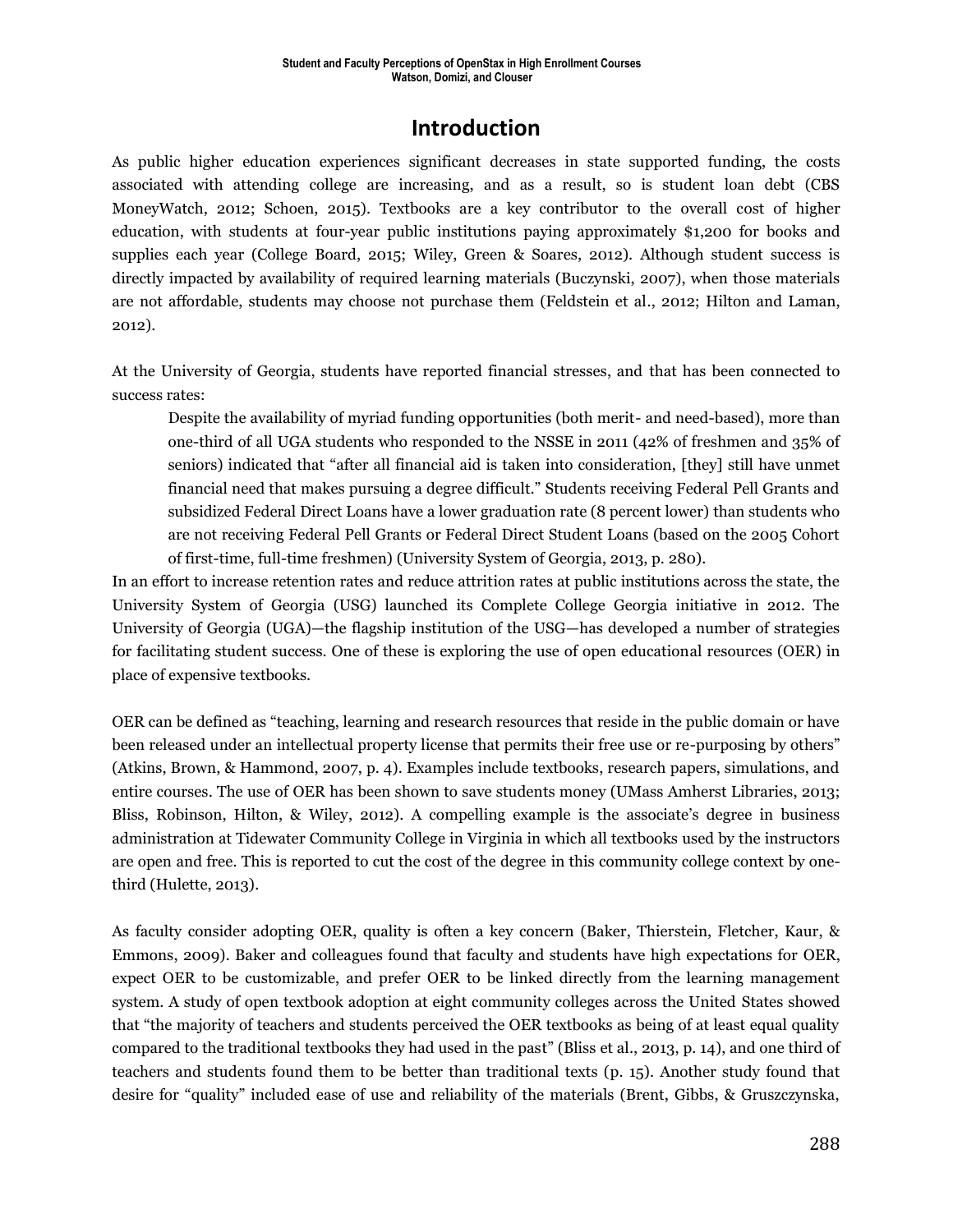#### **Student and Faculty Perceptions of OpenStax in High Enrollment Courses Watson, Domizi, and Clouser**

2012). Faculty want to be able to find materials quickly and easily, and they expect the materials they choose to fit their teaching styles. Faculty are not only concerned with the quality of the materials, but also how their use of OER would impact the perceived quality of their own work and teaching. "Academics felt that there was an expectation that in research-led institutions especially, teachers should use examples from their own research and that course materials should be 'owned' in some sense by the person teaching the course" (Brent et al., 2012, p. 7).

Understanding the experiences of faculty members who have actually used OER could alleviate these concerns and help interested or curious faculty members make informed decisions regarding the quality of OER.

Past studies reveal a number of benefits, beyond cost savings, when OER are implemented. Faculty may find online open textbooks to be more accessible for students, particularly for searching and note-taking (Feldstein et al., 2012). Also, adoption of OER can provide opportunities for thoughtful course re-design (e.g., Fink, 2003). In particular, faculty with online or hybrid teaching experience were likely to provide their students with links to specific pages of content rather than just announcing reading assignments (Petrides Jimes, Middleton-Detzner, Walling, & Weiss, 2011). However, as OER remain a mystery to many faculty members, and because the research on OER use is still in its early stages, exploration of the perceived benefits and challenges of adopting OER is a valuable contribution to the research.

### **The University of Georgia (UGA) Approach**

Given the financial needs of UGA students, the goals of Complete College Georgia, and the promise of OER to save students money, the Center for Teaching and Learning (CTL) at UGA began an initiative targeting high-enrollment courses currently using expensive textbooks. By pursuing these types of courses, the collective financial impact on students at the university would be the greatest. In 2013, the CTL applied for and received a \$25,000 Incubator Grant from the USG to support this approach. The entirety of the funding went to hire a doctoral-level graduate assistant to provide instructional design and technology assistance for faculty interested in adopting an open textbook in a large-enrollment course. Three biology faculty who teach introductory biology courses to non-majors at UGA were selected to receive this graduate assistant as well as copious support from members of the CTL.

OpenStax College at Rice University is a non-profit organization that has been funded through a number of foundations, including the William and Flora Hewlett Foundation, the Laura and John Arnold Foundation, and the Bill and Melinda Gates Foundation, to produce free, open, high quality textbooks in a number of disciplines. OpenStax books are peer-reviewed, customizable, and licensed under a Creative Commons License 4.0 International. Students can access the text from OpenStax in a number of ways; they can view it online, download it to a local device, print it, or order a low-cost print version of the text (OpenStax, 2015). The biology faculty reviewed the OpenStax Biology textbook and chose to adopt it for their courses. The USG-funded graduate assistant collaborated with the faculty to nest links to specific readings within the university's learning management system and perform other tasks in support of course redesign activities required due to the switch from their existing textbook to OpenStax Biology.

### **Assessment of the UGA Approach**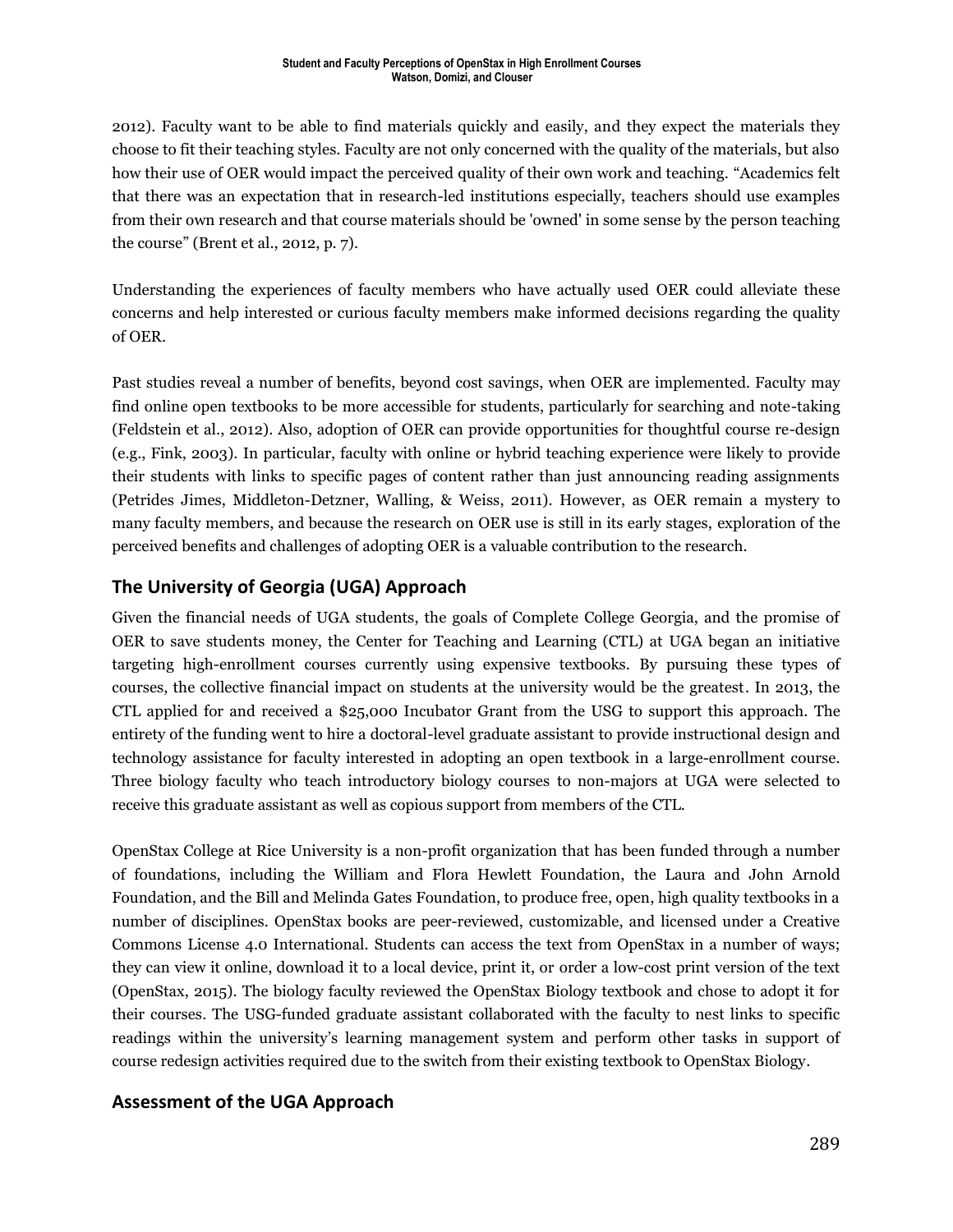Implementing a mixed methods study, the CTL examined the resources required to adopt an open textbook, and explored faculty and student perceptions of using OpenStax. From the student perspective, we investigated financial needs, access to technology, typical use of textbooks, use of OpenStax in the course of interest, and perceived quality of the OER. We were also interested in faculty perceptions of the OER compared to other textbooks, course design considerations based on implementing OER, and faculty perceptions of how students used the OER.

# **Method**

In fall 2013, the instructors of two large-enrollment, non-major biology courses at the University of Georgia transitioned from a traditional, printed textbook to a free and open online textbook offered by OpenStax. Students enrolled in a total of seven sections were invited to complete a survey during the last three weeks of fall 2013 and spring 2014 semesters. The survey was designed to determine students' financial needs, their access to technology, how they used both traditional and the open-textbook, and their perceived quality of the textbook.

### **Participants**

Participants were 1,299 undergraduate students enrolled in BIOL 1103 and BIOL 1104 during fall 2013 and spring 2014. Female students comprised 69% (n=867) of the participants. Of these students, 61%  $(n=756)$  had completed less than two semesters of college, 19%  $(n=235)$  had completed 3-4 semesters, and 20% (n=265) had completed five or more semesters. Students ranged in age from 18 to 36 years (see Table 1), (M= 19.45, SD=1.79).

Table 1

#### *Participating Students, by Major*

| College                            | Response | %  |  |
|------------------------------------|----------|----|--|
| Arts and Sciences                  | 641      | 51 |  |
| <b>Business</b>                    | 191      | 15 |  |
| Education                          | 90       |    |  |
| Engineering                        | 103      | 8  |  |
| <b>Family and Consumer Science</b> | 72       | b  |  |
| Journalism and Mass Communication  | 64       | 5  |  |
| Other                              | 96       |    |  |
|                                    |          |    |  |

### **Materials**

The survey consisted of 38 questions, including multiple-choice (several of which included the option of a free-text response), yes/no questions, and open-ended questions (see Appendix A for complete survey). To develop the instrument, we began by searching the literature for existing surveys in the areas of both OER and eTextbooks. Our main areas of interest were about student financial needs, student access to technology, typical use of textbooks, use of the OER in the course of interest, and perceived quality of the OpenStax Biology textbook. While the authors, in cooperation with the instructors, wrote most of the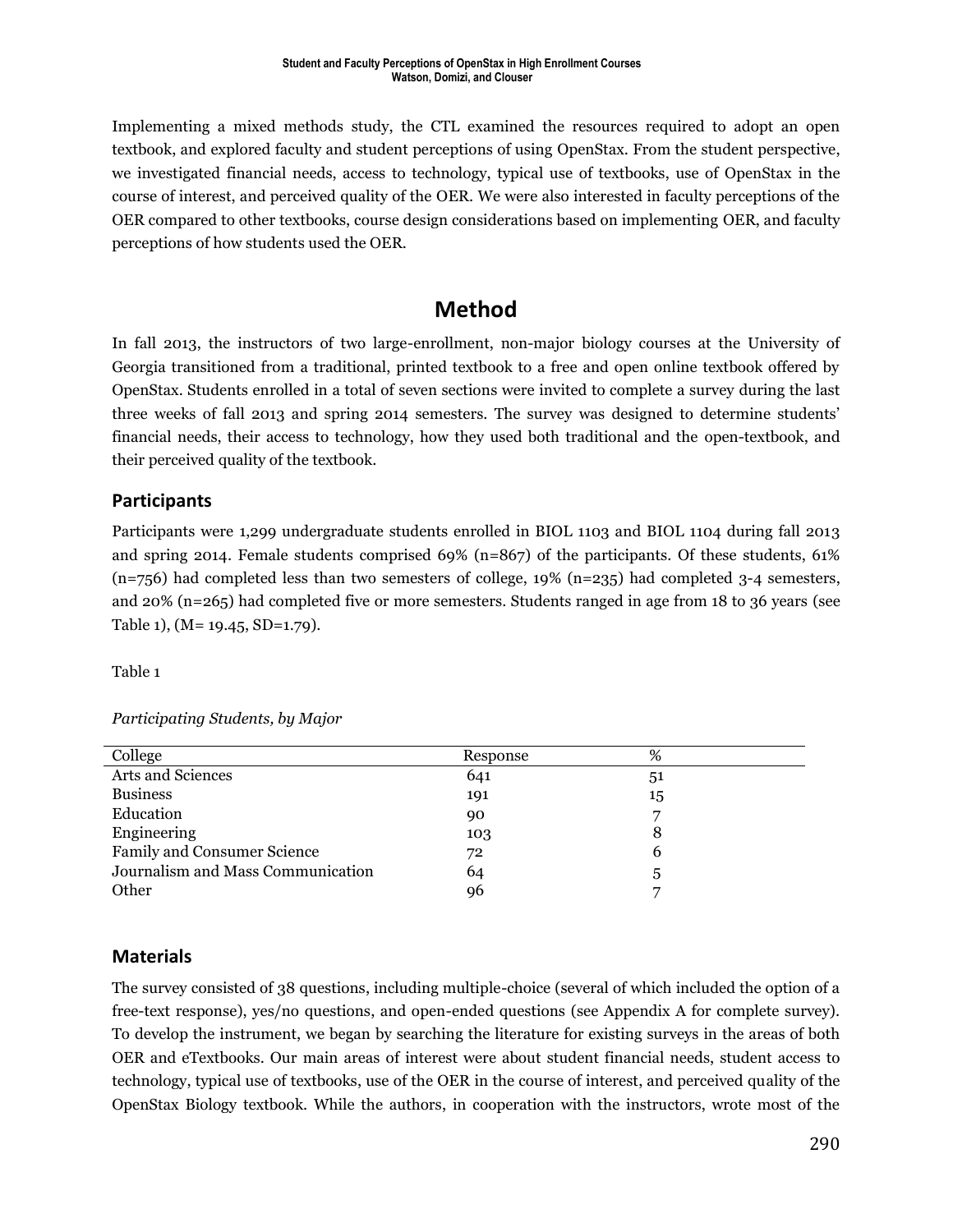survey questions based on those areas of interest, the survey was informed by the literature, and several questions were used or modified from existing instruments (Bliss et al., 2013; Elias, Phillips, & Luechtefeld, 2012; Siebenbrunner, 2011).

### **Procedure**

During the last three weeks of fall 2013 and spring 2014 semesters, students over the age of 18 who were enrolled in BIOL 1103 and BIOL 1104 were invited to take an online survey to better understand their experience using the free textbook in this class. The students received extra credit points for completing the survey. Over the course of two semesters, 1300 students answered some or all of the survey questions with an overall response rate of 79.5% (see Table 2 for complete breakdown).

#### Table 2

*Student Response Rate for Online Survey*

|            | Fall 2013 |      |            | Spring 2014 |      |              |       |
|------------|-----------|------|------------|-------------|------|--------------|-------|
| Enrollment | Responses | Rate | Enrollment | Responses   | Rate |              |       |
| 607        | 482       | 79%  | 553        | 422         | 76%  |              |       |
| 279        | 217       | 78%  | 196        | 179         | 91%  | The<br>ended | open- |

questions were analyzed using HyperResearch, a qualitative data analysis software tool. For each text response given, we assigned a code that represented the content of that response. For example, the first open-ended question was, "What did you like the most about the OpenStax textbook?" Responses such as, "It was free," "I did not have to buy the book," and "no cost" were each assigned the code, "free." After coding approximately one hundred of the responses and either assigning previously assigned codes or creating new codes as needed, we were able to auto-code the rest of the responses using the key words we had identified from the sample coding.

# **Results**

### **Student Financial Considerations**

Forty-nine percent of the students surveyed reported that they received loans to pay for some (42%) or all (7%) of their education. Almost half of the students (49%) indicated that they spend over \$300 per semester on books (see Table 3). Realizing that 61% of these were first-year students, and that they all had at least one free textbook that semester (i.e., the OpenStax Biology textbook), these amounts are probably lower than for the general student population. When asked if they had difficulty coming up with the money to pay for their textbooks, 42% agreed or strongly agreed with that statement. Table 3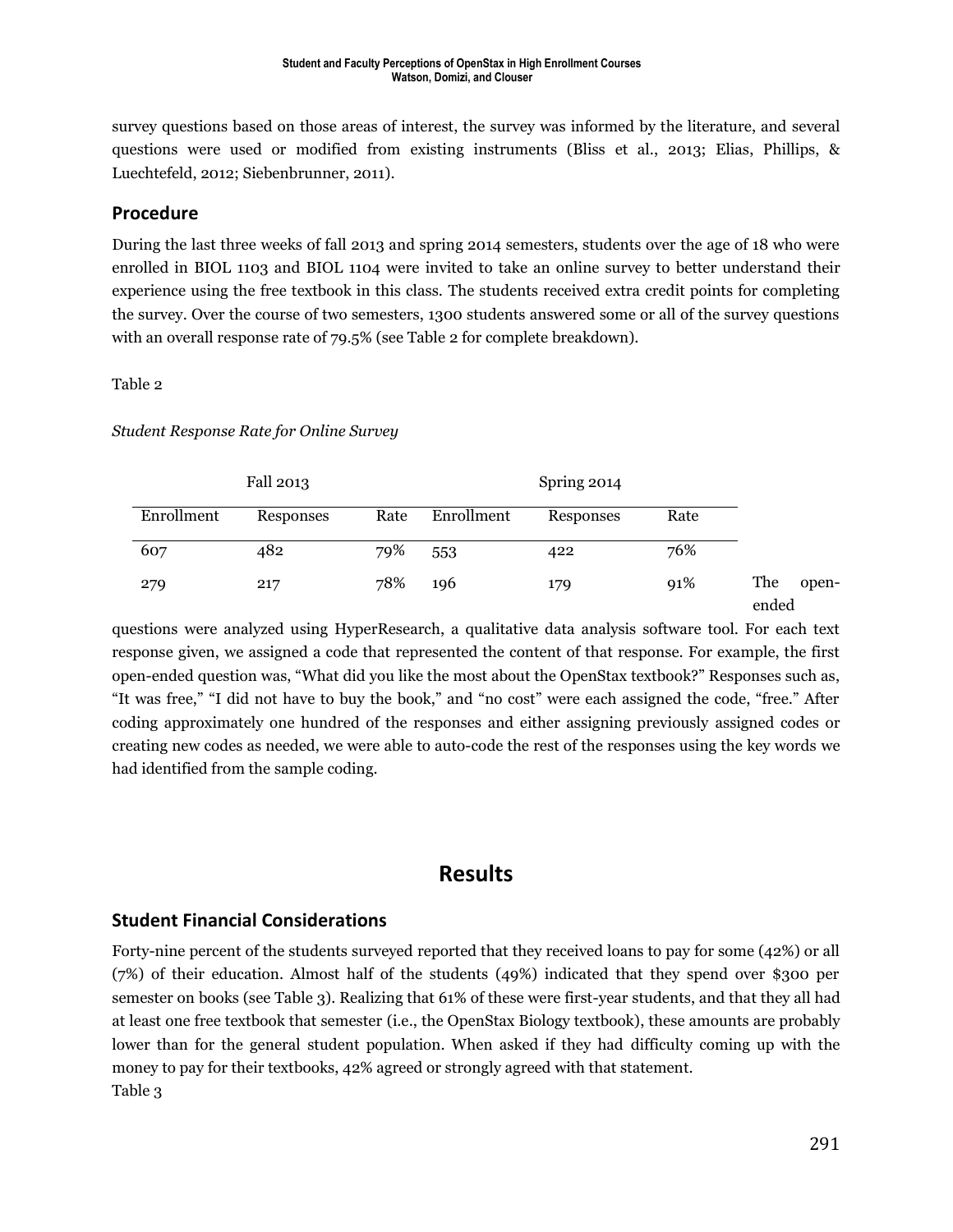| Answer          | Response | $\%$ |
|-----------------|----------|------|
| Less than \$100 | 27       | 2%   |
| $$101 - $200$   | 209      | 17%  |
| $$201 - $300$   | 398      | 32%  |
| $$301 - $400$   | 358      | 29%  |
| $$401 - $500$   | 187      | 15%  |
| More than \$500 | 64       | 5%   |
| Total           | 1,243    | 100% |

*Students' Response to Question, "How Much do you Typically Spend on Textbooks Each Semester?"*

### **Student Textbook Use**

When asked how often they bought the required textbooks for their courses, 29% of the students reported that they *always* bought the book, and 47% said they bought the book *most of the time*. For those who did not *always* buy the book (71%), we asked, "If you have ever made the decision not to buy the required textbook, what has influenced that decision? Check all that apply." Their answers are represented in Table 4.

### Table 4

*Students' Response to Question, "If You Have Ever Made the Decision Not to Buy the Required Textbook, What Has Influenced That Decision? Check All That Apply."*

| Answer                                                 | Response | %  |
|--------------------------------------------------------|----------|----|
| Too expensive                                          | 656      | 57 |
| I rarely use them                                      | 675      | 59 |
| They are unnecessary to successfully<br>pass the class | 656      | 57 |
| I borrowed or shared the textbook                      | 499      | 44 |
| Other                                                  | 67       | 6  |

Because the students could access the OpenStax textbook electronically or by printing the readings, we were interested in how the students accessed and interacted with the OpenStax textbook. Eighty-eight percent responded that it was

easy for them to access electronic materials; 92% said that they could access electronic materials most or all of the time. Fifty-two percent preferred to read printed hard copies, 18% preferred to read electronically (i.e., computer, tablet, phone, eReader), and 29% had no preference. This was somewhat at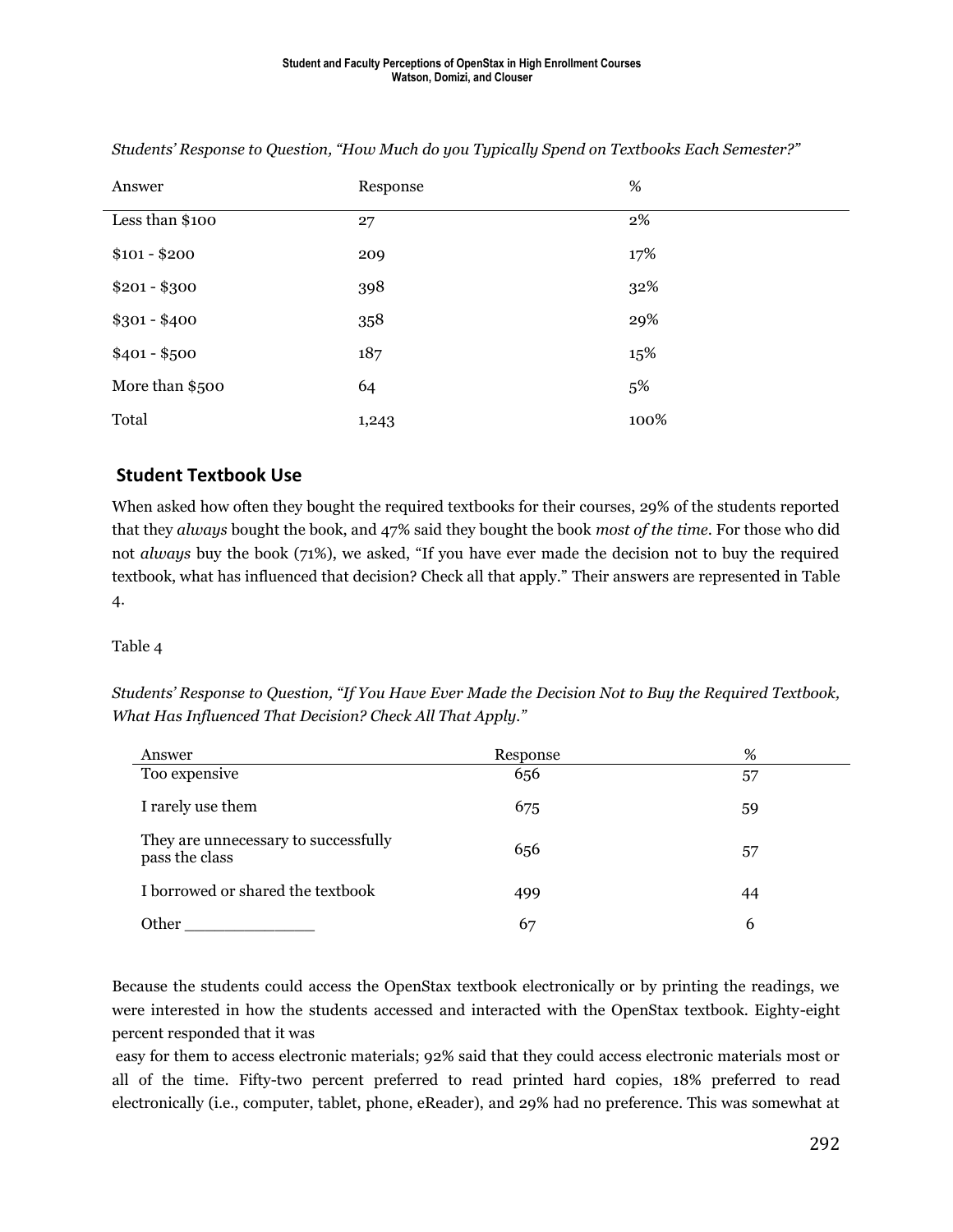odds with their response to the question, "How do you prefer to access the free BIOL OpenStax textbook for this class?" In response to that question, only 5% indicated that they printed the material; the rest said they accessed it electronically through the links on the learning management system (69%), PDFs downloaded to their computers (19%), or through the OpenStax website (7%). It is possible that the question of access was phrased in such a way that it was not clear to the students or that the students were choosing not to print the text even though that was their preferred method of reading.

### **Student Overall Impressions of OER**

Sixty-percent of the students reported that they told someone that they were using a free textbook in their biology class. People they told included parents or guardians (71%), friends (71%), roommates (61%), siblings (20%), classmates in other classes (46%), and instructors of other courses (6%).

We were also interested in students' overall impressions of the OpenStax textbook. Students were asked to rate the quality of the OpenStax textbook as compared to other textbooks they had used. Sixty-four percent said the quality was about the same, and 22% said it was higher or much higher than other textbooks. With regards to the readability of the OpenStax textbook, 64% of the students said it was "good" or "very good," 31% said it was "fair," and 5% said it was "poor" or "very poor."

In an open-ended question, we asked students what they liked best about the OpenStax book. For the most part, their responses were brief and they listed one or two things. For example, "It is easy to access and free" is a representative response to this question. The most common response was that they liked that it was free (n=604). Students also indicated it was easy to access the text (n=265), with comments such as, "I can access it from my computer, so that I don't have to always bring it with me." There were also comments about the nature of the format. For example, students said they liked that, "our professor can link [to] specific chapters we need to read on the checklist;" and that "I can use word search on my computer to find something specific very fast."

When asked what they liked the least about the OpenStax textbook, again most students gave brief responses with one or two points in their answers. One student, however, gave a more lengthy response. Interestingly, this response is representative of the range of frequently cited "least favorite" aspects of the text, with a particular emphasis on the first two points:

My first would be that I cannot physically highlight and make notes directly on the page, which is how I effectively study (especially through direct notes). The fact that I must make notes separately also divides my attention between two texts. My second is that it occasionally hurts/strains my eyes to stare at a screen all the time (I am an extremely meticulous/sometimes slow reader). My third is that having my study material on a laptop constantly distracts my attention. My fourth, and least applicable, is that I just prefer the feel of a tangible textbook; I have found my focus, comprehension, and overall picturing of the material to be better when I physically turn the pages and look through what I've read.

As represented by this student, the most common complaints had to do with limitations of interacting with an online or electronic text in terms of highlighting and annotating, and the eyestrain that can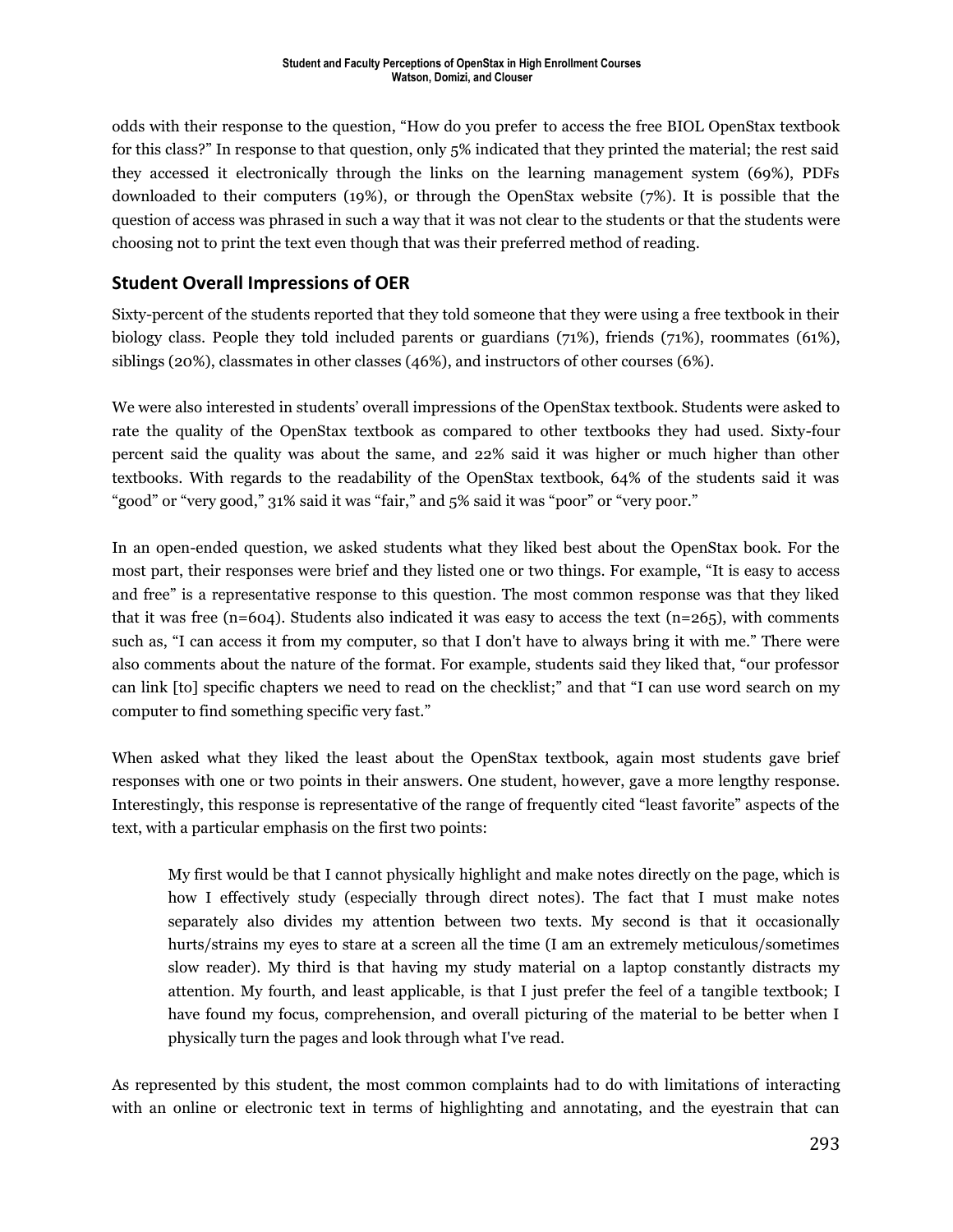accompany long periods of time online. Finally, some students asserted that there were assigned readings that were "irrelevant to what we need to know" and that were "not completely related to what is being taught in class."

Students were also asked, "What ideas do you have regarding how the BIOL OpenStax textbook could be used or integrated differently in the course?" The most frequent response had to do with better reading/lecture/assessment integration. Typical responses included, "the course would have been better if the lecture coincided with what was read in the textbook," and "have the material integrated into the test so students are more encouraged to read the material, and give more incentives for students that take the time to read the material."

Another frequent response concerned the amount of reading. Students recommended more specific and targeted reading assignments: "Reading should be more concise. Some of the stuff we read in the text never really applies to what we learn in class."

### **Faculty Considerations**

Toward the end of the fall 2013 semester, a focus group interview was conducted with three faculty members who were teaching BIOL 1103 and 1104 with the OpenStax textbook for the first time that semester. The following themes emerged from this conversation.

**Comparison to other textbooks.** When comparing the quality of the OpenStax textbook to other printed textbooks they had previously used, the faculty participants agreed that there were things that were missing from the OpenStax textbook, but that they "always had the same experience with regular textbooks, too." They discussed modifications they made to address these issues, such as finding figures online, and animations that were "better representations of what's happening."

The faculty participants also felt that there were fewer supplemental materials provided with the OpenStax textbook. For example, while there were end-of-chapter questions and a glossary of terms, there was no test bank, and no PowerPoint presentations provided. They agreed that it might be more difficult to teach with the OpenStax textbook if they had not already had a test bank of questions from previous semesters teaching the class. One remarked that the PowerPoint presentations provided by publishers are usually "really terrible" and so they were not missed.

They also talked about how they modified the reading. They found it complicated to edit the chapters, so typically they would either select very specific sections of a chapter to assign to students, or "cut and paste [certain sections] and just say, 'this is your reading'. . . Then watch a couple animations and some guiding questions as you're watching them."

**Modifications to information organization.** The faculty participants used the new text as an opportunity to rethink how they organized the content for their students.

Rather than just kind of having it be on a syllabus and sort of making things available in one document, I thought, why don't we make things more electronically accessible since the book is electronically accessible. So I hadn't [given them] objectives for reading before because its like,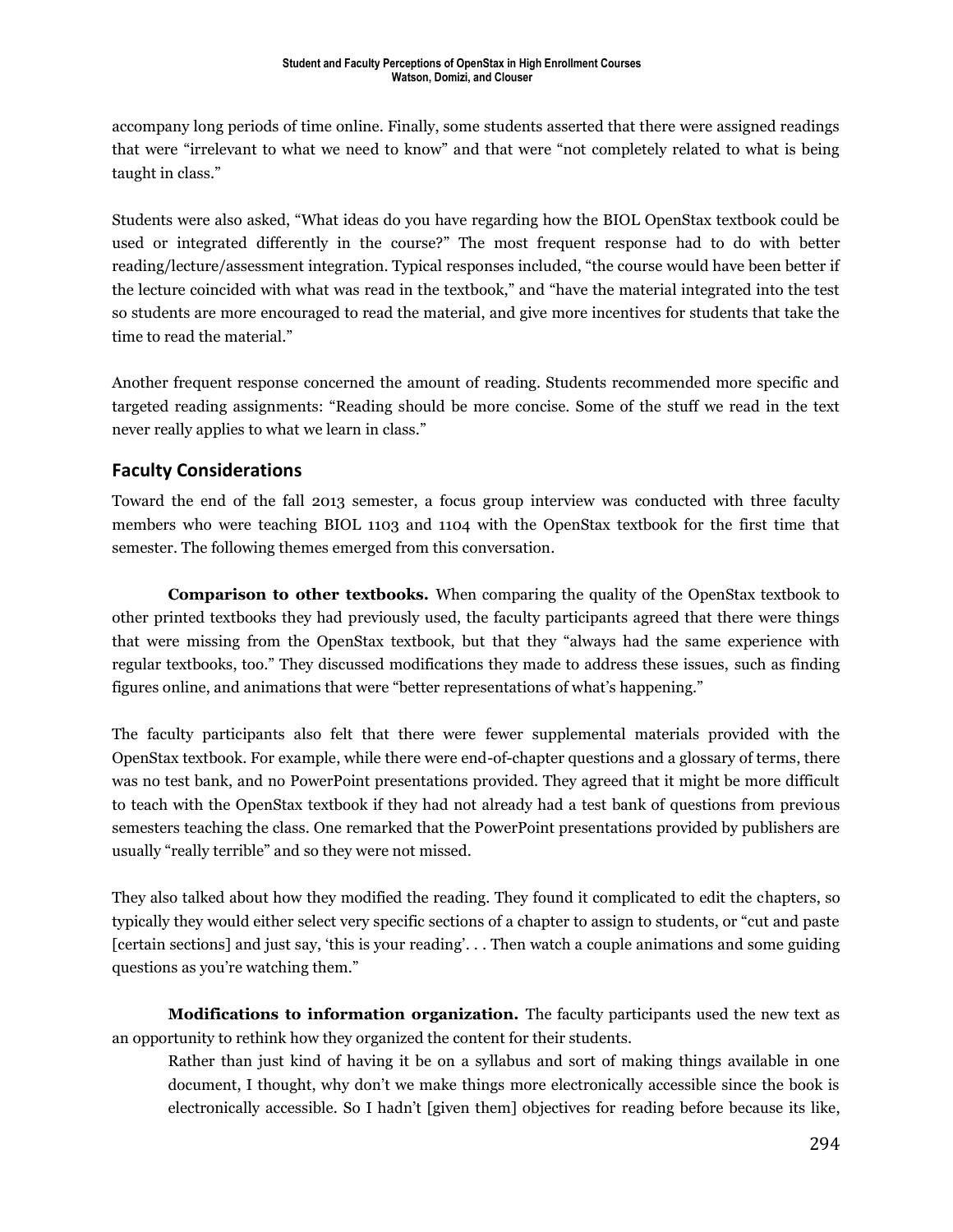where are you gonna put them? It's too big on the syllabus and you can give it to them in class but they're not really paying attention, and you can put links up to animations that you wanted them to watch before class it's like, how do you kind of get all that content in manageable pieces? So I think the changes related to reimagining how you could organize the delivery of information to students like using checklists [in the learning management system].

Students could now go to one place to access a checklist with all of their assignments for that week, including objectives and links to the reading, animations, figures, and quizzes.

**Perceptions of student use of textbook.** Most of the students enrolled in the BIOL 1103 and 1104 courses were in their first (61%) or second (19%) year of college, coming from a high school background where books were free. The faculty participants agreed that they felt that their students did not "put a lot of value in a textbook," and expressed surprise when students questioned the amount of reading:

One student said, 'I mean are we supposed to read all this? The assignments seem like we're supposed to read a lot of pages.' I clicked on the link for the day and it was like a page and a half, like, that's really not that much.

Added another faculty participant,

We would put like three links up and one might be a little two-minute animation and then one might be like, a page and a half of reading… but I think if you look at it, you think, 'oh my god there's like five things I have to do.'

**Departmental considerations.** While all of the faculty participants agreed that they would continue to use the OpenStax textbook in the future, they did mention challenges within departments due to perceptions and expectations of other faculty members. Some colleagues in the department had expressed concern to our faculty participants that students would "miss out on a bunch of stuff" if changes were made to the curriculum. Others were thinking about time constraints: "We have instructors that would not touch this, right, so they were like, 'I don't want to change anything, I got it set, I just want to do it this way, it's a lot of work." On the other hand, one faculty participant commented,

I think it depends on how you built your course, too. If you built your course around a textbook, switching is hard, but if you built your course and then you fit in the textbook as a resource, it's not that hard.

Another concern our faculty participants had heard was with regards to keeping the textbook current and updated:

Faculty have come to me and said, 'how do you know this is gonna be updated, how are they gonna keep it updated?' and I was like, "…have you looked at some of these textbooks? I mean, I know they update on a regular three year cycle but it's just so that they can continue, you know, to charge new book prices. Not that much changed.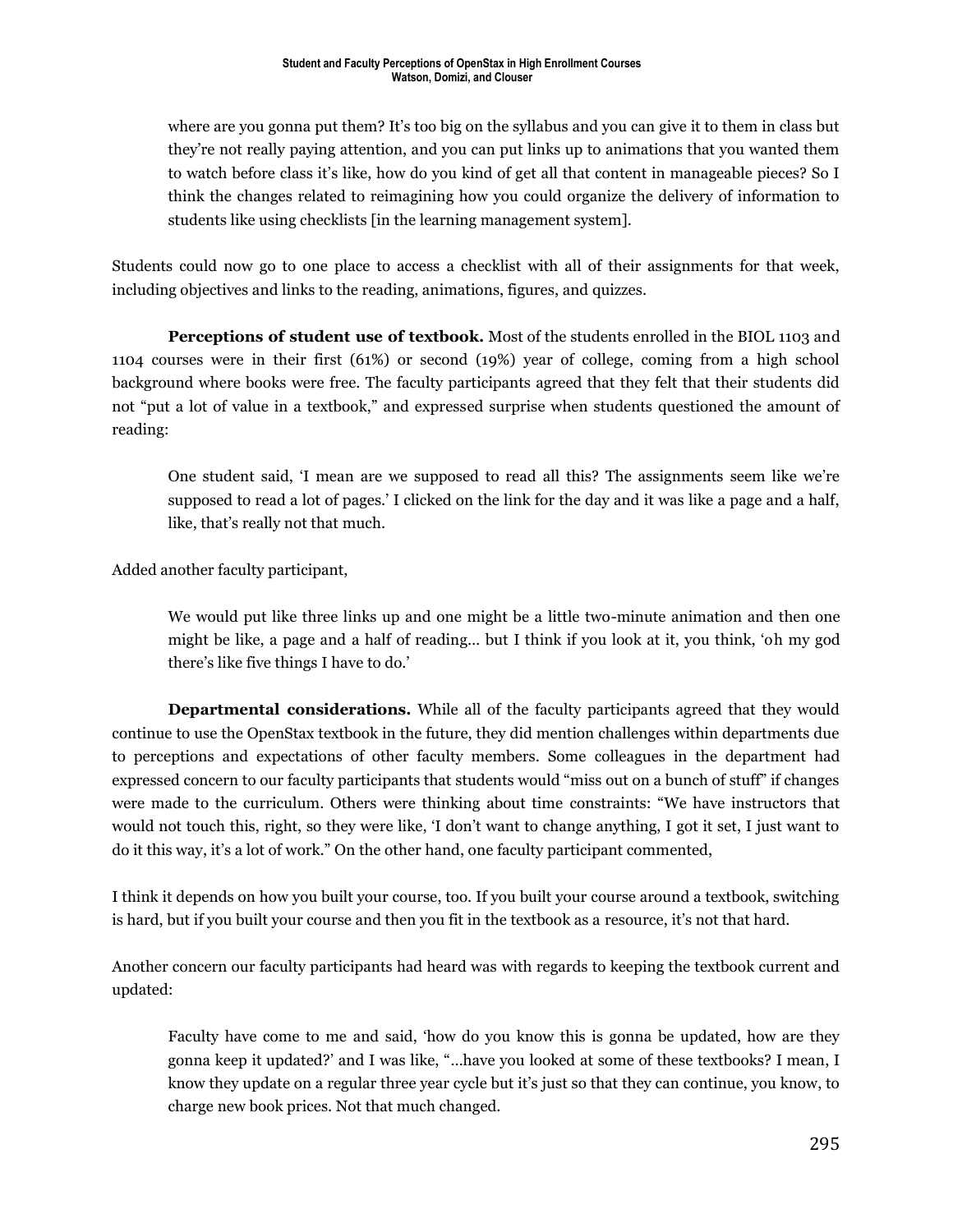# **Discussion**

Unsurprisingly, students were exceptionally pleased with the savings offered by the OpenStax textbook. Regarding quality, faculty and student perceptions alike perceived the content available in OpenStax Biology to be comparable to similar textbooks produced by traditional publishers; however, students recognized additional benefits to the OER textbook, including its search-ability, portability, and the professor's capability to deep link to specific passages from the course's larger organization structure as developed within the institution's learning management system. Alternatively, a minority of students lamented the loss of functionality found with traditional textbooks, including the ability to write notes in the margins. Some students also voiced concerns over eyestrain and distractions caused by being online to engage with the textbook. Students had the ability to purchase a print copy of the text or to print passages themselves; however, it's likely that many students chose not to do so due to the inherent perceived costs of those activities, however minor as compared to traditionally published textbooks.

Faculty found the flexibility of the OpenStax textbook very useful. Their ability to link directly to content they planned to use and to add additional content using the learning management system contributed to their overall level of satisfaction with the content and associated tools. Faculty adopters in this study noted concern from colleagues who were unfamiliar with notions of open education resources generally, and OpenStax specifically, and those faculty sometimes found themselves defending their choices in these contexts; however, their ability to describe their firsthand experiences with the quality of traditional and online textbooks, coupled with cost comparisons, made those concerns and discussions easier to navigate.

From the perspective of teaching and learning centres that often play a key institutional role in the adoption of OER, transitions from one textbook to another provide opportunities to assist faculty with broader course improvement activities. As a part of our process, we facilitated the crafting of learning outcomes for each module throughout the course that aligned with the readings and other course activities for that week. These activities fostered opportunities to offer recommendations for course-level instruction and assessment beyond the readings for the course. As a result, the adoption of the OER textbook led to significant course redesign.

## **Conclusion**

Though faculty and students identified both positive and negative aspects in the free online format, they found the quality of the OpenStax content to be comparable to that found in traditional textbooks. Ultimately, however, the adoption of the free online textbooks ensures that all students, regardless of their socio-economic background or financial challenges, have access to the required course materials on the first day of class. As institutions consider how to improve various student success metrics, the adoption of free, open textbooks helps to level the educational playing field for all students. Additionally, when multiple courses implement high-quality free textbooks, there is the potential to create significant cost savings that can lower financial hurdles for students matriculating toward graduation. Such student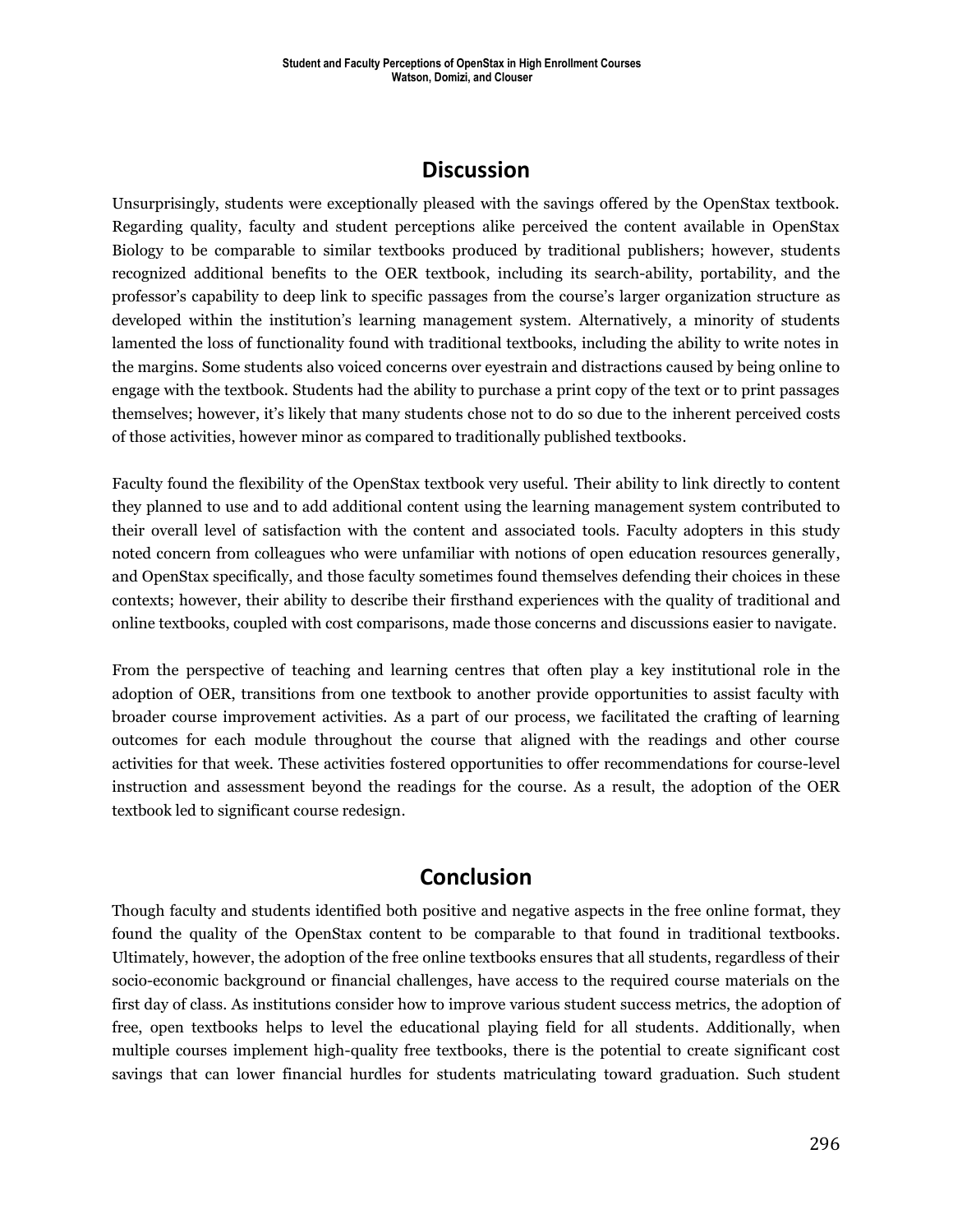benefits, coupled with opportunities for course revision and improvement, create a compelling argument for the broad adoption of OER at public institutions of higher learning.

# References

- Atkins, D. E., Brown, J. S., & Hammond, A. L. (2007). A review of the open educational resources (OER) movement: Achievements, challenges, and new opportunities. Retrieved from The William and Flora Hewlett Foundation website: <http://www.hewlett.org/uploads/files/ReviewoftheOERMovement.pdf>
- Baker, J., Thierstein, J., Fletcher, K., Kaur, M., & Emmons, J. (2009). Open textbook proof-of-concept via Connexions. *The International Review of Research in Open and Distance Learning, 10*(5), 1–13.
- Bliss, T., Robinson, T. J., Hilton, J., & Wiley, D. A. (2013). An OER COUP: College teacher and student perceptions of Open Educational Resources. *Journal of Interactive Media in Education, (1)*4. Retrieved from [http://jime.open.ac.uk/article/view/252. doi:10.5334/2013](http://jime.open.ac.uk/article/view/252.%20doi:10.5334/2013%E2%80%9304)-04
- Brent, I., Gibbs, G., & Gruszczynska, A. (2012). Obstacles to creating and finding open educational resources: The case of research methods in the social sciences. *Journal of Interactive Media in Education, (1)*5. Retrieved from http://jime.open.ac.uk/article/view/2012-05/428. [doi:10.5334/2012-05](http://jime.open.ac.uk/article/view/2012-05/428.%20doi:10.5334/2012-05)
- Buczynski, J. (2007). Faculty begin to replace textbooks with "freely" accessible online resources. *Internet Reference Services Quarterly, 11*(4), 169-179. Retrieved from [http://dx.doi.org/10.1300/J136v11n04\\_11](http://dx.doi.org/10.1300/J136v11n04_11)
- CBS MoneyWatch. (2012, September 21). Why college tuition keeps rising. Retrieved from [http://www.cbsnews.com/8301-505145\\_162-57517032/why-college-tuition-keeps-rising/](http://www.cbsnews.com/8301-505145_162-57517032/why-college-tuition-keeps-rising/)
- College Board. (2015). Quick guide: College costs. Retrieved from [https://bigfuture.collegeboard.org/pay](https://bigfuture.collegeboard.org/pay-for-college/college-costs/quick-guide-college-costs)[for-college/college-costs/quick-guide-college-costs](https://bigfuture.collegeboard.org/pay-for-college/college-costs/quick-guide-college-costs)
- Elias, E. C., Phillips, D. C., & Luechtefeld, M. E. (2012). E-books in the classroom: A survey of students and faculty at a school of pharmacy. *Currents in Pharmacy Teaching and Learning*, *4*(4). doi:10.1016/j.cptl.2012.05.009
- Feldstein, A., Martin, M., Hudson, A., Warren, K., Hilton, J., & Wiley, D. (2012). Open textbooks and increase student access and outcomes. *European Journal of Open, Distance, and E-learning, 2.* Retrieved from<http://files.eric.ed.gov/fulltext/EJ992490.pdf>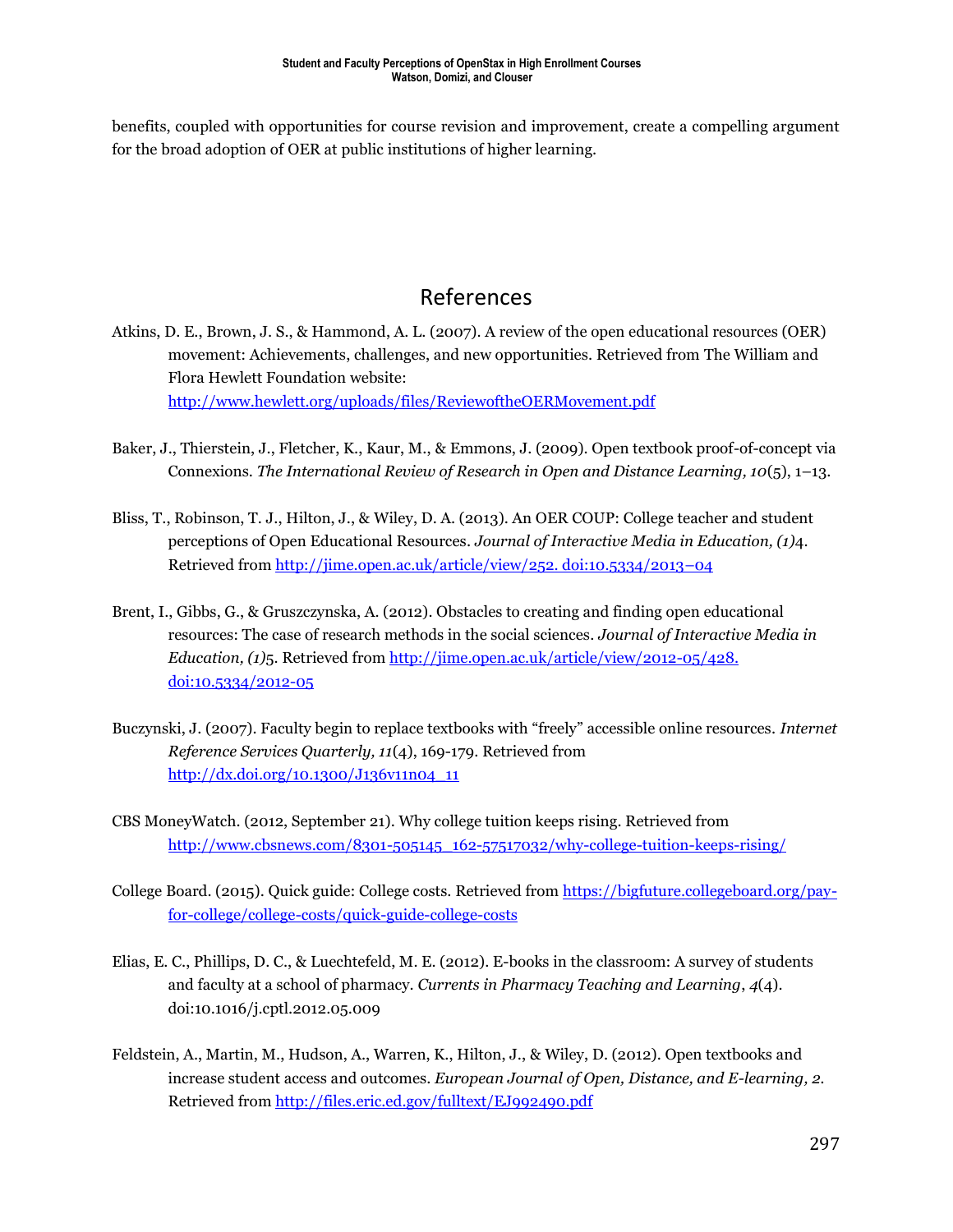- Fink, L.D. (2003). *Creating significant learning experiences: An integrated approach to designing college courses.* San Francisco, CA: John Wiley & Sons, Inc.
- Hilton, J., & Laman, C. (2012). One college's use of an open psychology textbook. *Open Learning: The Journal of Open, Distance and E-Learning*, *27*(3), 265–272. doi:10.1080/02680513.2012.716657
- Hulette, E. (2013, March 15). TCC plans to offer degree, textbooks not required. Retrieved from <http://hamptonroads.com/2013/03/tcc-plans-offer-degree-textbooksnot-required>
- OpenStax. (2015). OpenStax College: Free your students from costly textbooks. Retrieved from <https://openstaxcollege.org/faculty>
- Petrides, L., Jimes, C., Middleton-Detzner, C., Walling, J., & Weiss, S. (2011). Open textbook adoption and use: Implications for teachers and learnings. *Open Learning, 26*(1), 39–49. doi:10:1080/02680513.2011.538563
- Schoen, J. W. (2015, June 16). Why does a college degree cost so much? Retrieved from <http://www.cnbc.com/2015/06/16/why-college-costs-are-so-high-and-rising.html>
- Siebenbrunner, J. (2011). Electronic versus Traditional Textbooks: A Comparison of College Textbook Formats. Retrieved from<http://eric.ed.gov/?id=EJ951836>
- UMass Amherst Libraries (2013, February 19). The open education initiative @ UMass Amherst. Retrieved from<http://guides.library.umass.edu/content.php?pid=87648&sid=1714807>
- University System of Georgia (2013, October). Complete College Georgia: Updates on campus completion plans. Retrieved from [http://www.usg.edu/educational\\_access/documents/University-System](http://www.usg.edu/educational_access/documents/University-System-of-Georgia-Campus-Completion-Plan-Updates-October-2013.pdf)[of-Georgia-Campus-Completion-Plan-Updates-October-2013.pdf](http://www.usg.edu/educational_access/documents/University-System-of-Georgia-Campus-Completion-Plan-Updates-October-2013.pdf)
- Wiley, D., Green, C., & Soares, L. (2012). Dramatically bringing down the cost of education with OER. How open education resources unlock the door to free learning. Center for American Progress. Retrieved from [http://www.americanprogress.org/wp](http://www.americanprogress.org/wp-content/uploads/issues/2012/02/pdf/open_education_resources.pdf)[content/uploads/issues/2012/02/pdf/open\\_education\\_resources.pdf](http://www.americanprogress.org/wp-content/uploads/issues/2012/02/pdf/open_education_resources.pdf)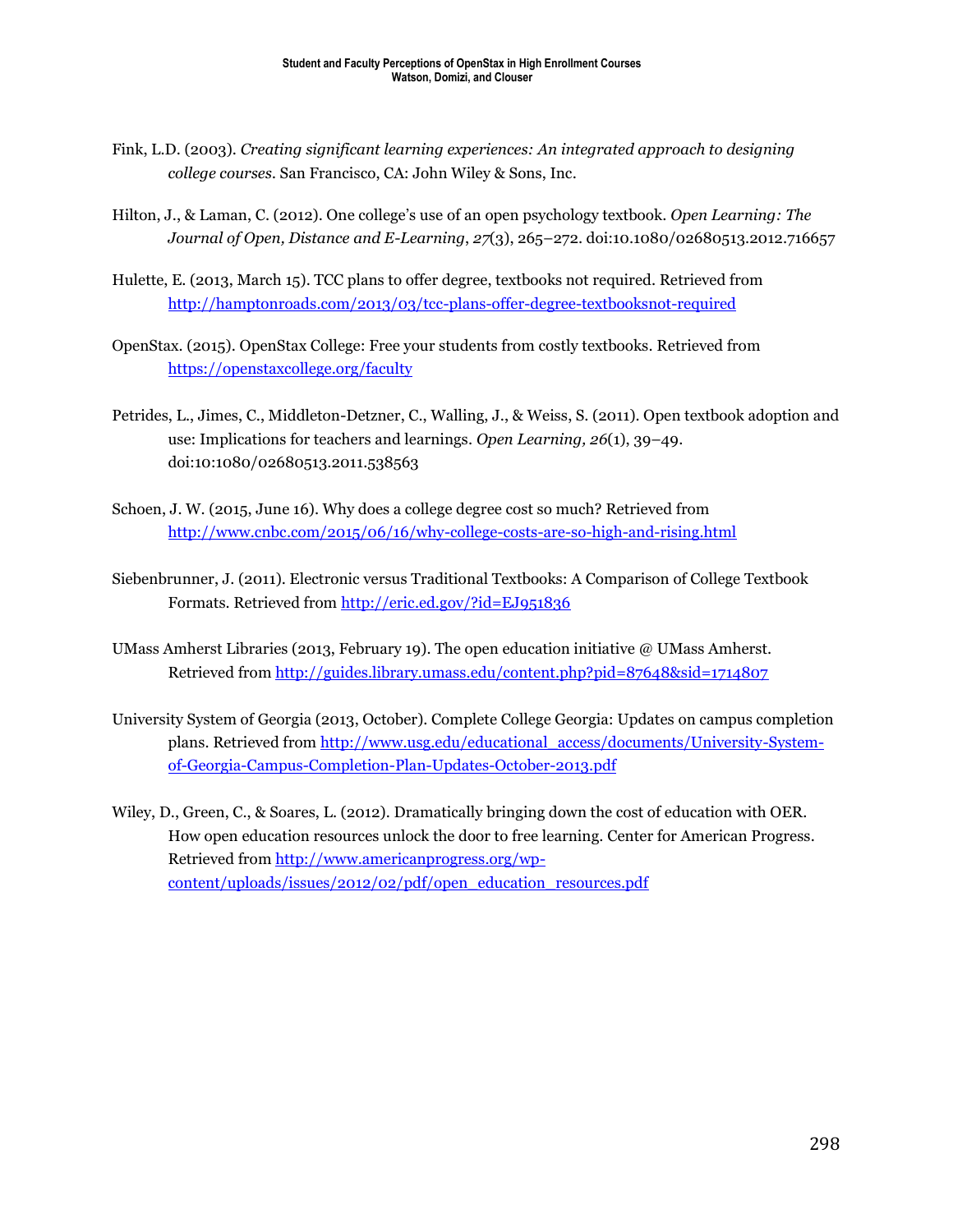# Appendix A

#### **OER Survey**

#### Dear student,

We are researchers from the Center for Teaching and Learning at The University of Georgia. We invite you to participate in a research study entitled, *Investigating the use of open educational resources in the college classroom*, that is being conducted under the auspices of the University System of Georgia. The purpose of this study is to better understand your experience using the free textbook in this class.

Your participation will involve completing this online survey and should only take about 10-15 minutes. Your involvement in the study is voluntary, and you may choose not to participate or to stop at any time without penalty or loss of benefits to which you are otherwise entitled. Your decision about participation will have no bearing on your grades or class standing. If you decide to stop or withdraw from the study, the information/data collected from or about you up to the point of your withdrawal will be kept as part of the study and may continue to be analyzed. Existing data from midterm evaluations will also be used; that data has no identifying information.

All of your responses will remain confidential; your instructor will know that you completed the survey, but will not be able to associate your name with your responses, and your responses will not be associated with your name in any way. With the Internet, your confidentiality will be maintained to the degree permitted by the technology used. Specifically, no guarantees can be made regarding the interception of data sent via the Internet by any third parties. The results of the research study may be published, but because there is no way to associate your particular responses to you, your name or any identifying information will not be used.

The findings from this project may provide information on the adoption and use of Open Educational Resources. There are no known risks or discomforts associated with this research.

If you have any questions about this research project, please feel free to call me Denise Domizi at the Center for Teaching and Learning at (706) XXX-XXXX or send an e-mail to XXX@uga.edu. Questions or concerns about your rights as a research participant should be directed to The Chairperson, University of Georgia Institutional Review Board, 629 Boyd GSRC, Athens, Georgia 30602; telephone (706) XXX-XXXX; email address irb@uga.edu.

By completing the following online survey, you are agreeing to participate in the above described research project. Thank you for your consideration! You may print this page for your records before proceeding to the survey.

Sincerely, Denise Pinette Domizi, Ph.D. C. Edward Watson, Ph.D.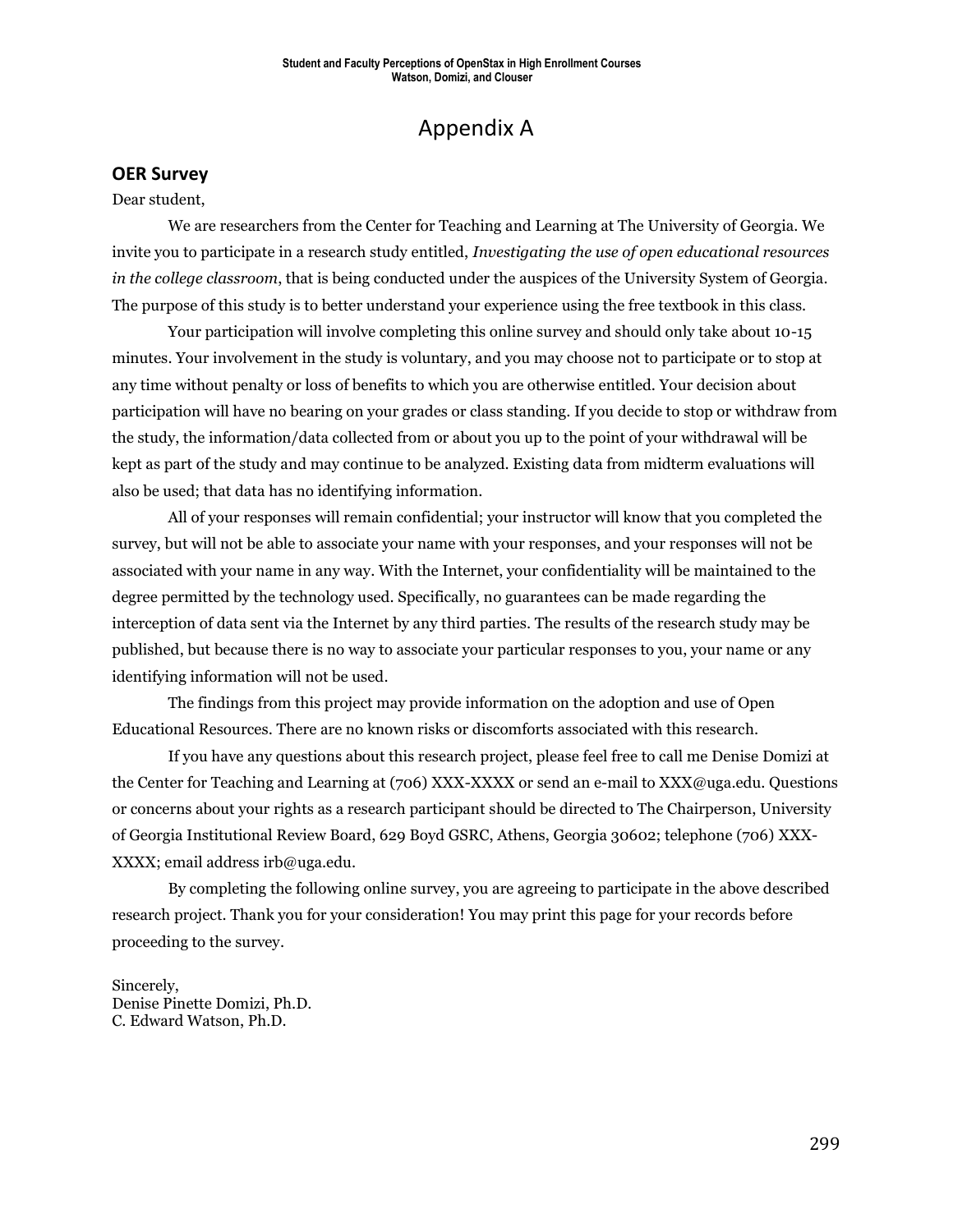$\overline{Q}$  I agree to participate in this research study. (1)

Please enter your name. (Your name will not be linked with your responses; your professor will not know how you answered any of the questions).

Last  $(1)$ 

First (2)

Please enter your #810 (student ID number) with no spaces. Your 810 number will not be linked with your responses; your professor will not know how you answered any of the questions.

 $810... (1)$ 

What is your age?

What is your gender?

- $\overline{Q}$  Male (1)
- $Q$  Female (2)
- $\overline{Q}$  Prefer not to answer (3)

School/College

- Agricultural and Environmental Sciences (1)
- Arts in Franklin College (2)
- $\overline{Q}$  Business (3)
- $\overline{O}$  Ecology (4)
- $\overline{O}$  Education (5)
- Engineering (6)
- Environment and Design (7)
- Family and Consumer Sciences (8)
- Forestry and Natural Resources (9)
- Journalism and Mass Communication (10)
- $\overline{Q}$  Law  $(11)$
- $\overline{O}$  Pharmacy (12)
- Public Health (13)
- Public and International Affairs (14)
- $\overline{O}$  Sciences in Franklin College (15)
- $\circ$  Social Work (16)
- Veterinary Medicine (17)

How much do you agree with the following statement: It is easy for me to access electronic material.

- O Strongly Disagree (1)
- $O$  Disagree (2)
- $\overline{O}$  Neutral (3)
- $\overline{Q}$  Agree (4)
- O Strongly Agree (5)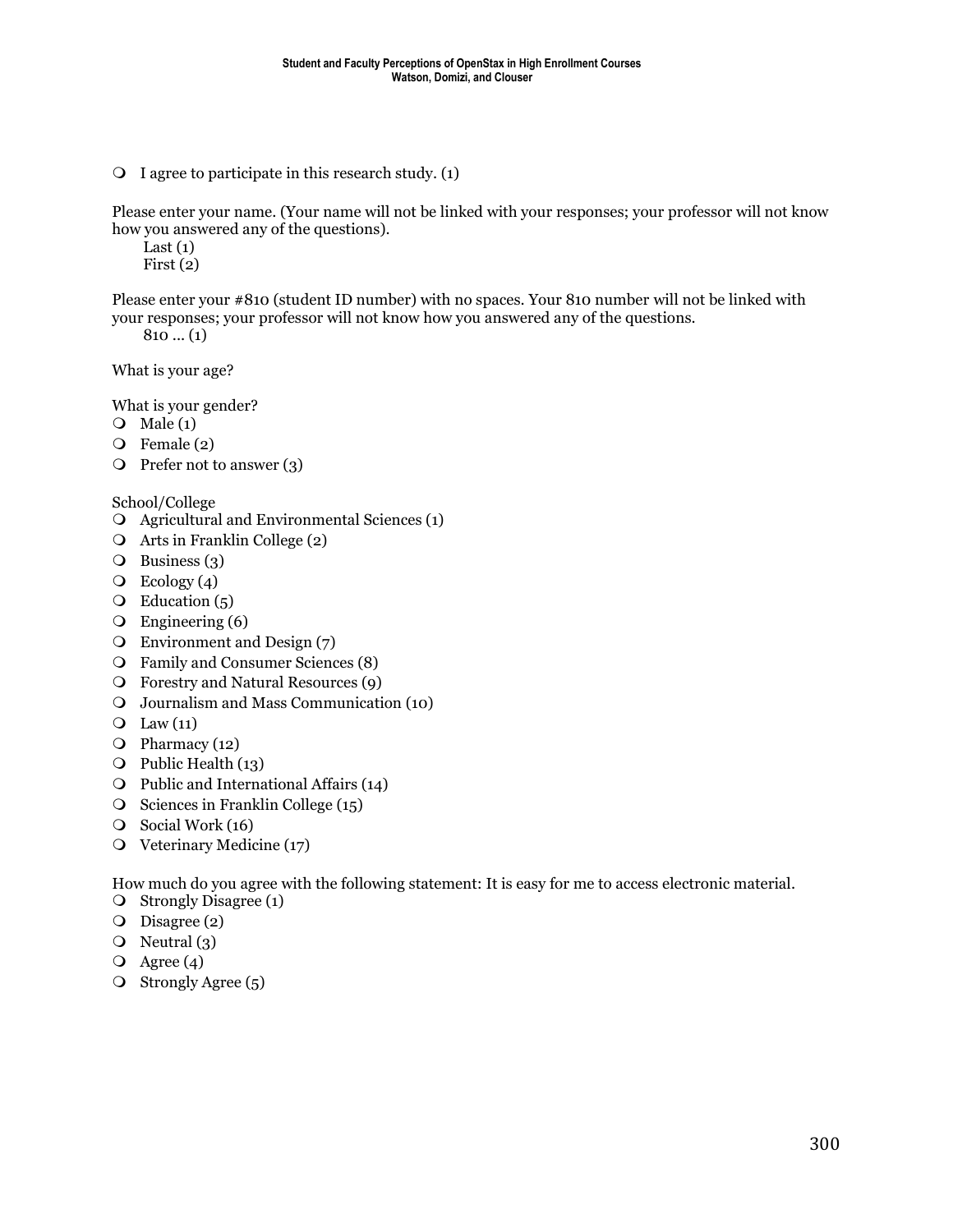How often are you able to access electronic materials?

- $Q$  Never  $(1)$
- $\overline{Q}$  Rarely (2)
- $\overline{O}$  Sometimes (3)
- $\bigcirc$  Most of the time (4)
- $\overline{Q}$  Always (5)

On average, how many hours per day do you use a computer or tablet?

- $Q_0 3(1)$
- $Q$  4-6 (2)
- $Q$  7-9 $(3)$
- $Q_{10-12} (4)$
- $Q$  12-15 (5)
- $Q_16+(6)$

How many semesters have you completed in college?

- $\overline{Q}$  Less than 1 (1)
- $Q_1-2(2)$
- $Q_{3-4}(3)$
- $\overline{O}$  5-6 (4)
- $Q$  7-8 (5)
- $Q$  9-10 (6)
- $\overline{O}$  More than 10 (7)

Have you received any loans to fund your education?

- Loans are funding all of my education (1)
- Loans are funding some of my education (2)
- $\bigcirc$  I am not using loans to fund my education. (3)

To what extent do you agree with this statement: I have difficulty coming up with the money to pay for my textbooks.

- Strongly Disagree (1)
- O Disagree (2)
- $\overline{Q}$  Neutral (3)
- $\overline{Q}$  Agree (4)
- $\circ$  Strongly Agree (5)

**Instructions: Please answer the following questions with regards to your general use of textbooks across all of your classes since coming to UGA. If this is your first semester, answer these questions with regards to this semester**.

In general, how often do you purchase the required textbooks for the courses you take?

- $\overline{O}$  Never (1)
- $\overline{Q}$  Rarely (2)
- O Sometimes (3)
- $\bigcirc$  Most of the time (4)
- $\overline{O}$  Always (5)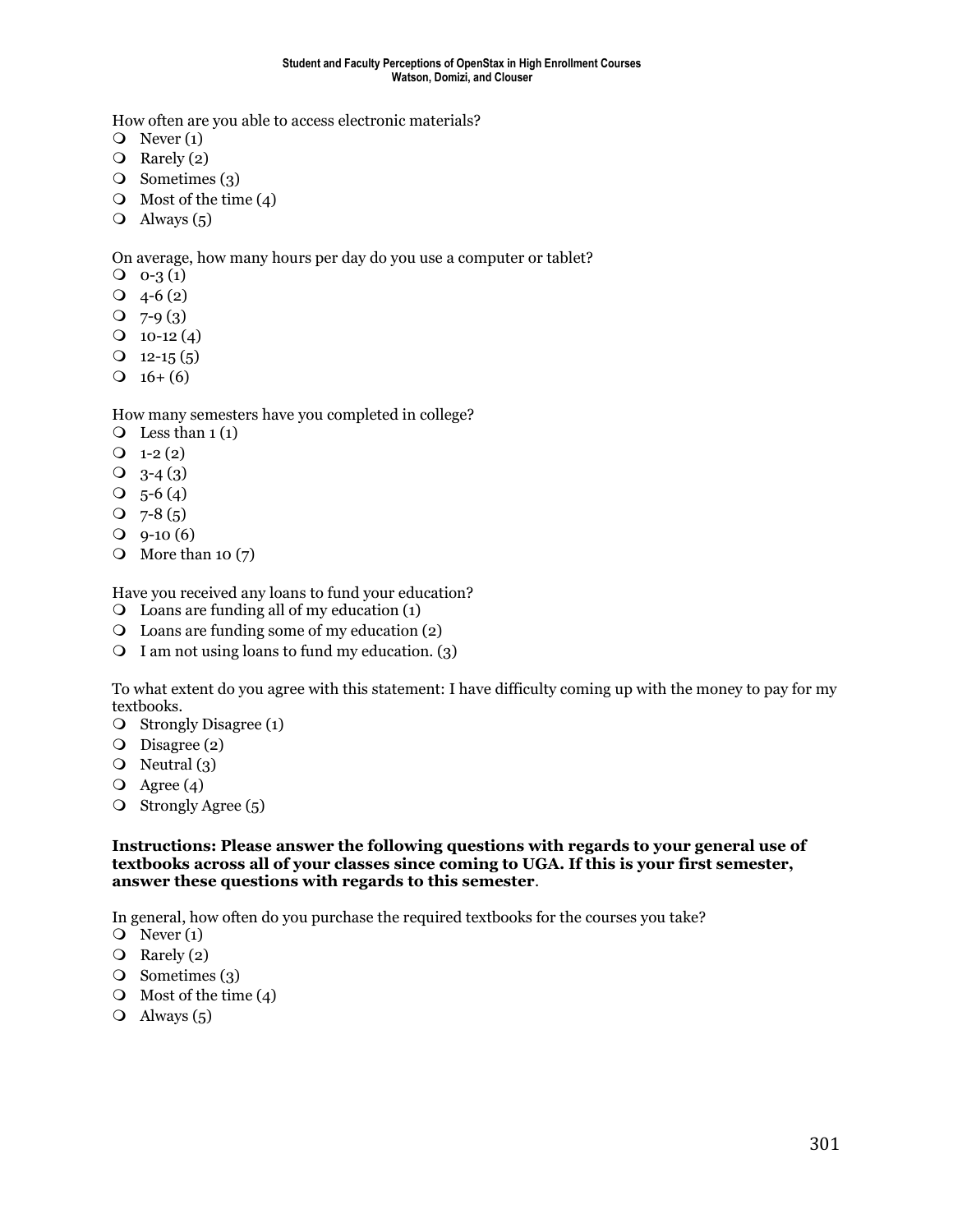#### **Student and Faculty Perceptions of OpenStax in High Enrollment Courses Watson, Domizi, and Clouser**

How much do you typically spend on textbooks each semester?

- $\overline{Q}$  Less than \$100 (1)
- $Q$  \$101 1- \$200 (2)
- $Q$  \$201 \$300 (3)
- $Q$  \$301 \$400 (4)
- $Q$  \$401 \$500 (5)
- $\odot$  More than \$500 (6)

If you have ever made the decision not to buy the required textbook, what has influenced that decision? Check all that apply.

- $\Box$  Too expensive (1)
- $\Box$  I rarely use them (2)
- $\Box$  They are unnecessary to successfully pass the class (3)
- $\Box$  I borrowed or shared the textbook (4)
- $\Box$  Other (5)

For a typical course, how often do you use the required texts?

- $\overline{O}$  Never (1)
- 2-3 Times a Semester (2)
- $\overline{Q}$  2-3 Times a Month (3)
- $\overline{Q}$  2-3 Times a Week (4)
- $\overline{O}$  Daily (5)

For a typical course, do you primarily:

- $\bigcirc$  Read most of the text (1)
- $\circ$  Skim the text (2)
- $\bigcirc$  Usually do not read the text (3)

If the textbooks used in your classes were available electronically, would you be more likely to take your textbooks to class?

- Strongly disagree (1)
- O Disagree (2)
- $\overline{O}$  Neutral (3)
- $\overline{Q}$  Agree (4)
- $\circ$  Strongly agree (5)

Do you prefer reading textbooks electronically or through printed hard copies?

- Electronically (i.e. computer, tablet, phone, eReader) (1)
- Printed hard copies (2)
- No preference (3)

How often do you read books of any kind electronically?

- $\overline{Q}$  Never (1)
- $\overline{Q}$  Rarely (2)
- O Sometimes (3)
- $\bigcirc$  Most of the time (4)
- $\overline{O}$  Always (5)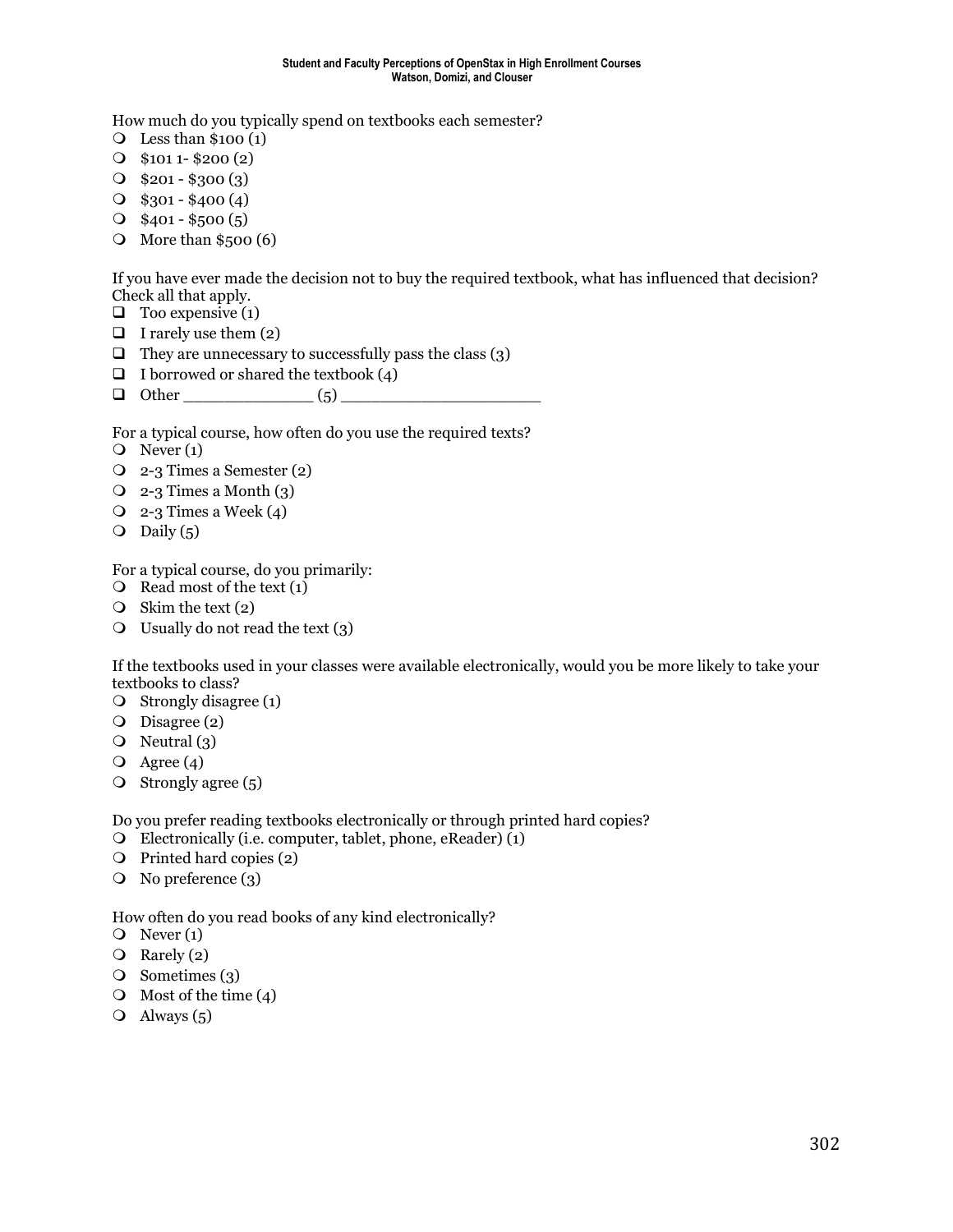#### **Instructions: Please answer the following questions with regards to the free OpenStax textbook used in BIOL.**

Did you tell anyone that you were using a free textbook in BIOL this semester?

- $Q$  Yes  $(1)$
- $\overline{O}$  No  $(2)$

#### Answer If Yes Is Selected

Whom did you tell? (check all that apply):

- $\Box$  Parent(s) or guardian(s) (1)
- $\Box$  Sibling(s) (2)
- $\Box$  Roommate(s) (3)
- $\Box$  Friend(s) (4)
- $\Box$  Classmate(s) n other classes (5)
- **Instructors of other course(s) (6)**
- $\Box$  Other  $(7)$

How do you prefer to access the free BIOL OpenStax textbook for this class?

- Through the OpenStax website on my laptop, desktop, phone, or tablet computer (1)
- $\overline{O}$  Through the section links on the checklists in eLC-New. (2)
- PDFs downloaded to my computer, tablet, or eReader (3)
- $\bigcirc$  I print the material (4)

How do you interact with the OpenStax text?

- $\bigcirc$  I read, make notes, and/or highlight on the printed paper (1)
- $\overline{Q}$  I read, make notes, and/or highlight on the electronic version (2)
- I make notes in a separate electronic document (for example, Microsoft Word, Google docs) (3)
- $\bigcirc$  I read the text and try to remember what I am reading (4)
- Other \_\_\_\_\_\_\_\_\_ (5) \_\_\_\_\_\_\_\_\_\_\_\_\_\_\_\_\_\_\_\_

How often have you used the OpenStax textbook for this course during the semester?

- $\overline{O}$  Never (1)
- 2-3 Times a Semester (2)
- $\overline{Q}$  2-3 Times a Month (3)
- $\overline{Q}$  2-3 Times a Week (4)
- $\overline{Q}$  Daily (5)

For this course's OpenStax textbook, which do you do primarily:

- $\overline{Q}$  Read the text word for word (1)
- $\circ$  Skim the text (2)
- $\bigcirc$  Usually do not read the text (3)

How often, if at all, do you have trouble accessing the OpenStax website?

- $\overline{Q}$  Never (1)
- 2-3 Times a Semester (2)
- $\overline{Q}$  2-3 Times a Month (3)
- $Q_2$ -3 Times a Week (4)
- $\overline{O}$  Daily (5)

What is your favorite thing about the OpenStax textbook?